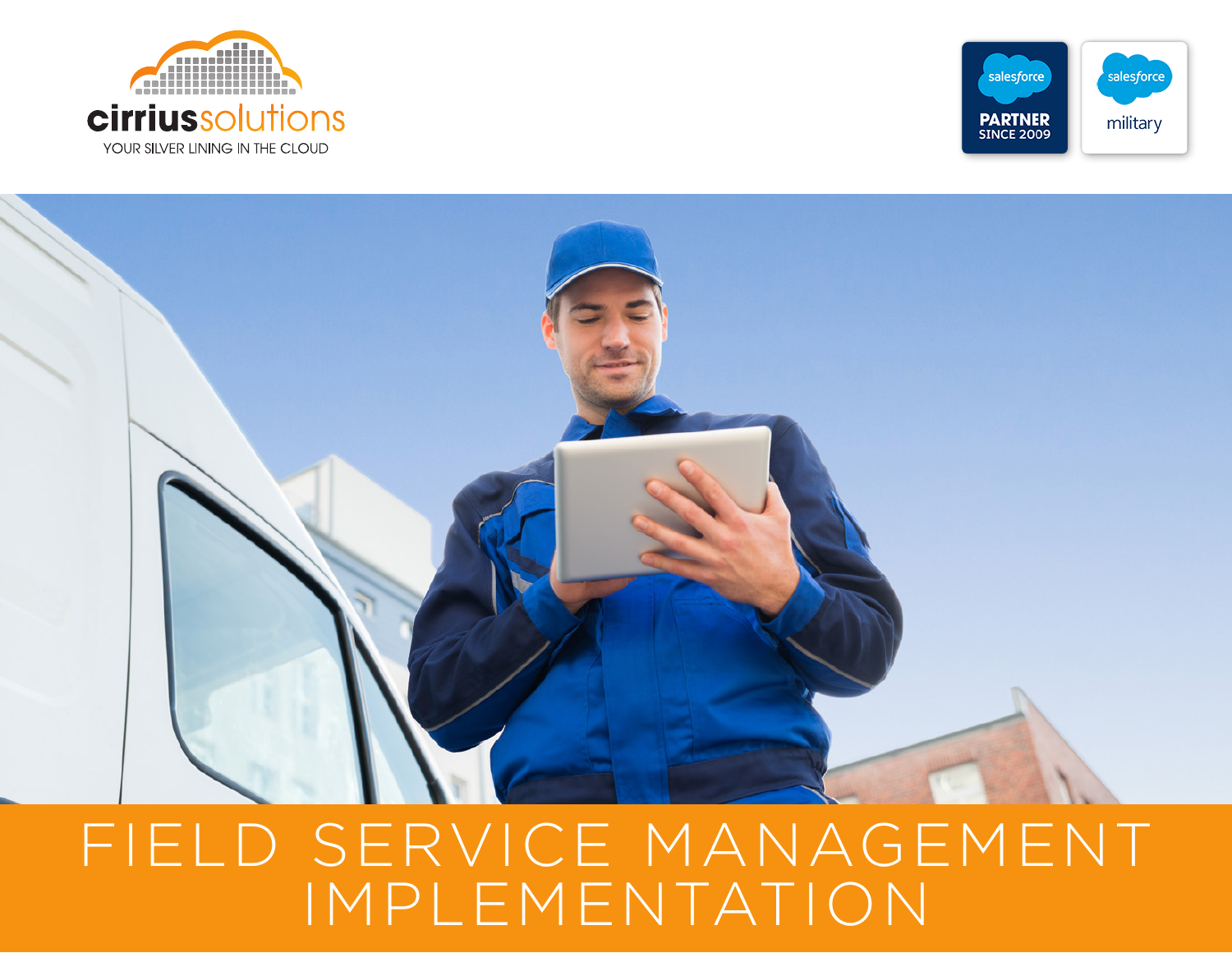



## **FIELD SERVICE MANAGEMENT (FSM) IMPLEMENTATION**

Our Field Service Management implementation is flexible and will give you enough hours to setup, configure and customize Salesforce FSM to support your service needs. We offer deep technical expertise and a comprehensive understanding of real-world field operations which is what sustainable Field Service Management implementations require.

#### **Discovery Sessions with Internal Divisions**

Using a structured agenda, our consultants will facilitate requirements gathering sessions to quickly learn the specifics of your business for the best possible setup. We will define service territories, user roles, schedules, dispatching, appointment bookings, route management, inventory, and reporting & dashboards. This discovery will also include project related roles, responsibilities as well as sprint and delivery timelines.

#### **Salesforce.com Configuration**

Configure Salesforce to support your field service methodology while making it quick and easy for your users to enter and update records. We make certain that Salesforce is optimized to provide your users the best experience possible. We will simplify the user interface and overall navigation to drive the best user adoption.

#### This includes configuration of the following CRM components:

- I Installation of the Field Service Management managed package
- User Setup with creation of field service permissions
- Setup of Service Cloud cases for intake of new issues
- Setup of service-related assets and entitlements
- I Identification of field service territories
- $\blacksquare$  Setup of resource skills and work types
- **I** Setup of work order management, service appointments & route optimization
- Setup dispatch console to drive rep assignment efficiencies
- $\blacksquare$  Setup of field service inventory as appropriate
- Document and manage scheduling policies
- Create service resource time sheets and resource calendars
- $\blacksquare$  Setup of billing, invoicing and payment applications
- Setup of customer satisfactions surveys
- Create all FSM related objects and custom fields specifically for your business
- **I** Setup Field Service application pages and /or page layouts for your service team

©2019 Cirrius Solutions. All rights reserved.

**I** Setup and simplification of the field service mobile application